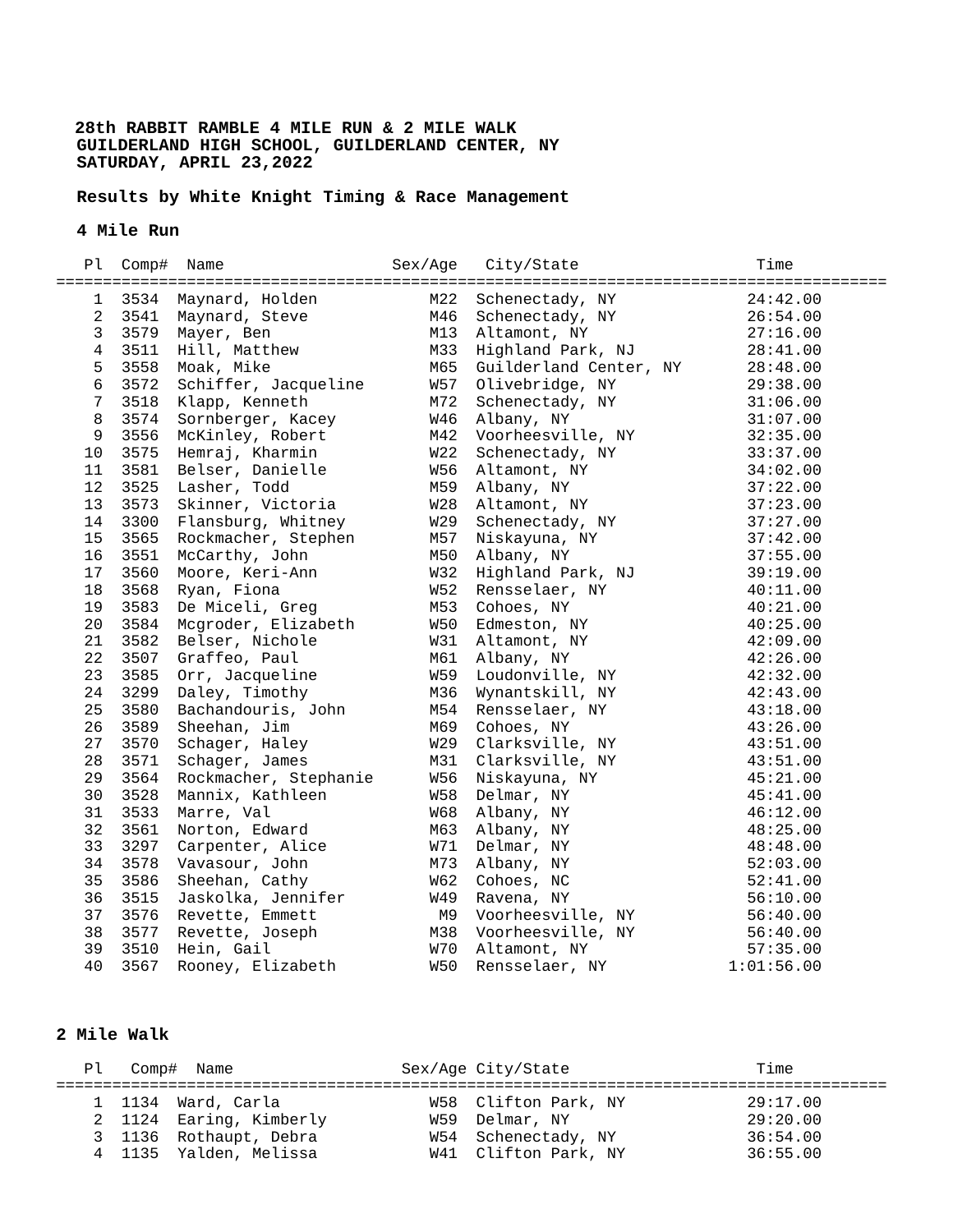|  | 5 1126 Gregory, Jenann    |  | W53 Albany, NY   | 36:57.00 |
|--|---------------------------|--|------------------|----------|
|  | 6 1122 D'Alauro, Alfred   |  | M75 Altamont, NY | 39:34.00 |
|  | 7 1123 D'Alauro, Veronica |  | W70 Altamont, NY | 39:37.00 |

## **Age Group Results**

| Name                                                                                                                                                                                                   | Age Team and the state of the state of the state of the state of the state of the state of the state of the state of the state of the state of the state of the state of the state of the state of the state of the state of t | Finals Points                                |  |
|--------------------------------------------------------------------------------------------------------------------------------------------------------------------------------------------------------|--------------------------------------------------------------------------------------------------------------------------------------------------------------------------------------------------------------------------------|----------------------------------------------|--|
| Overall Results Women<br>1 #3572 Schiffer, Jacqueli W57 Olivebridge, NY                                                                                                                                |                                                                                                                                                                                                                                | 29:38.00                                     |  |
| Overall Results Men<br>1 #3534 Maynard, Holden    M22 Schenectady, NY                                                                                                                                  |                                                                                                                                                                                                                                | 24:42.00                                     |  |
| Women                                                                                                                                                                                                  |                                                                                                                                                                                                                                |                                              |  |
| 20-24 Results<br>1 #3575 Hemraj, Kharmin   W22 Schenectady, NY                                                                                                                                         |                                                                                                                                                                                                                                | 33:37.00                                     |  |
| 25-29 Results<br>1 #3573 Skinner, Victoria  W28 Altamont, NY<br>2 #3300 Flansburg, Whitney W29 Schenectady, NY<br>3 #3570 Schager, Haley     W29 Clarksville, NY                                       |                                                                                                                                                                                                                                | 37:23.00<br>37:27.00<br>43:51.00             |  |
| 30-34 Results<br>1 #3560 Moore, Keri-Ann   W32 Highland Park, NJ<br>2 #3582 Belser, Nichole W31 Altamont, NY                                                                                           |                                                                                                                                                                                                                                | 39:19.00<br>42:09.00                         |  |
| 45-49 Results<br>1 #3574 Sornberger, Kacey W46 Albany, NY<br>2 #3515 Jaskolka Jennifer W49 Ravena NY<br>2 #3515 Jaskolka, Jennifer W49 Ravena, NY                                                      |                                                                                                                                                                                                                                | 31:07.00<br>56:10.00                         |  |
| 50-54 Results<br>1 #3568 Ryan, Fiona W52 Rensselaer, NY<br>2 #3584 Mcgroder, Elizabet W50 Edmeston, NY<br>3 #3567 Rooney, Elizabeth  W50 Rensselaer, NY                                                |                                                                                                                                                                                                                                | 40:11.00<br>40:25.00<br>1:01:56.00           |  |
| 55-59 Results<br>1 #3581 Belser, Danielle   W56 Altamont, NY<br>2 #3585 Orr, Jacqueline W59 Loudonville, NY<br>3 #3564 Rockmacher, Stepha W56 Niskayuna, NY<br>4 #3528 Mannix, Kathleen W58 Delmar, NY |                                                                                                                                                                                                                                | 34:02.00<br>42:32.00<br>45:21.00<br>45:41.00 |  |
| 60-64 Results<br>1 #3586 Sheehan, Cathy                                                                                                                                                                | W62 Cohoes, NC                                                                                                                                                                                                                 | 52:41.00                                     |  |
| 65-69 Results<br>1 #3533 Marre, Val                                                                                                                                                                    | W68 Albany, NY                                                                                                                                                                                                                 | 46:12.00                                     |  |
| 70-74 Results<br>1 #3297 Carpenter, Alice<br>2 #3510 Hein, Gail                                                                                                                                        | W71 Delmar, NY<br>W70 Altamont, NY                                                                                                                                                                                             | 48:48.00<br>57:35.00                         |  |

## Men